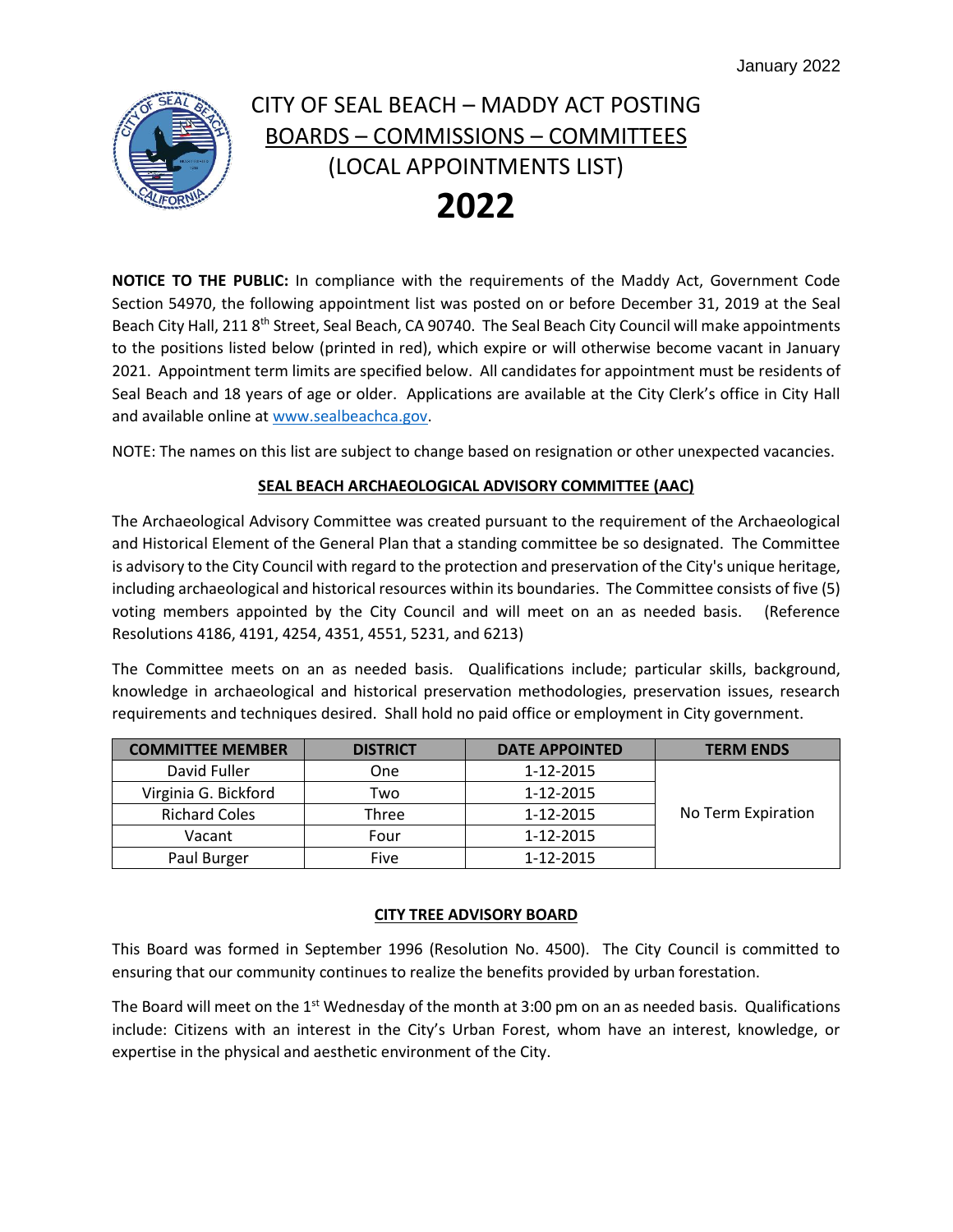

# **2022**

| <b>COMMITTEE MEMBER</b> | <b>DISTRICT</b> | <b>DATE APPOINTED</b>  | <b>TERM ENDS</b>   |
|-------------------------|-----------------|------------------------|--------------------|
| Jim Caviola             | <b>One</b>      | 1-12-2015              |                    |
| Donn Lee                | Two             | 2-9-2015               |                    |
| Chuck Stillwell         | <b>Three</b>    | 1-12-2015              |                    |
| <b>Ronald Blaul</b>     | Three           | 1-12-2015              | No Term Expiration |
| Vacant                  | Four            | Vacant as of 2-22-2021 |                    |
| <b>Tony Chang</b>       | Four            | 1-12-2015              |                    |
| Vacant                  | <b>Five</b>     | Vacant as of 4-3-2018  |                    |

#### **COYOTE COMMITTEE (ADHOC)**

The intent of the committee is to provide guidance for City staff in dealing with coyotes in Seal Beach. The City's strategy for managing coyotes is based on balancing respect and protection for wildlife and their habitats without compromising public safety. The committee was established by the City Council on September 8, 2014.

The Committee meets on an as needed basis. Qualifications include; elector of the City from the respective Councilmanic District, two Council Members, a representative from the Police Department, and two animal experts.

| <b>COMMITTEE MEMBER</b>         | <b>DISTRICT</b> | <b>DATE APPOINTED</b> | <b>TERM ENDS</b>   |
|---------------------------------|-----------------|-----------------------|--------------------|
| <b>Bonnie Campbell</b>          | <b>One</b>      |                       |                    |
| Joan Alderson                   | Two             |                       |                    |
| Dr. Tim Revell                  | Three           |                       |                    |
| Patty Campbell                  | Four            |                       |                    |
| Dottie Dickerson                | <b>Five</b>     |                       |                    |
| Joe Kalmick                     | Council - One   | 2-27-2019             | No Term Expiration |
| Sandra Massa-Lavitt             | Council-Five    | 9-8-2014              |                    |
| Captain Mike Ezroj              | PD.             |                       |                    |
| <b>Staycee Dains (LB Animal</b> | Expert          |                       |                    |
| Care Svcs)                      |                 |                       |                    |
| <b>Bob Schallmann (NWS)</b>     | Expert          |                       |                    |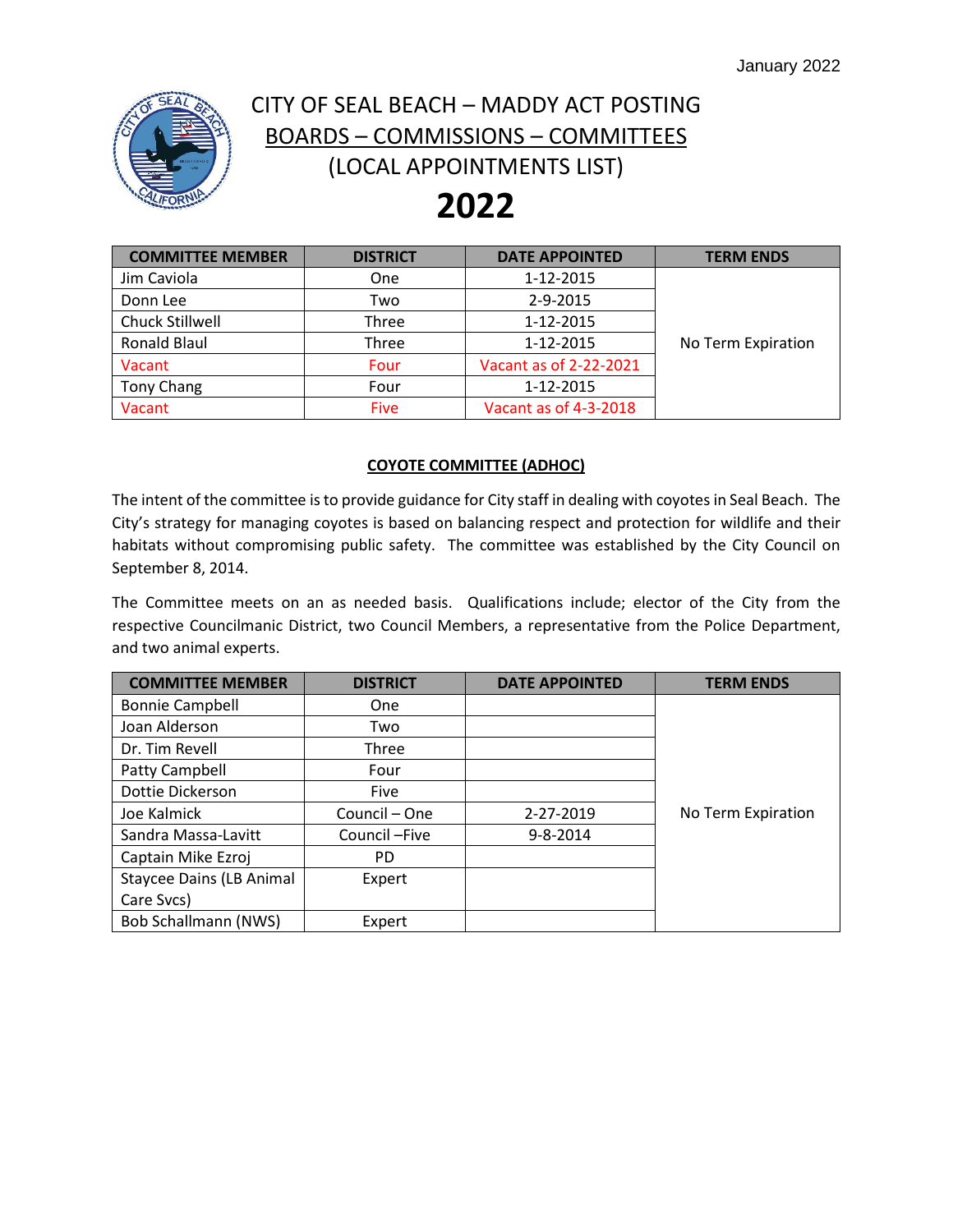

#### **ENVIRONMENTAL QUALITY CONTROL BOARD**

The environmental Quality Control Board was established October, 1970 and consists of five (5) members serving terms of four (4) years. Created to meet and cope with environmental and pollution problems facing the City and its inhabitants. (Municipal Code Chapter 3.10)

The Board meets on the 4th Wednesday of the month at 6:00 pm. Qualifications include: Elector of the City from the respective Councilmanic District. Shall hold no paid office or employment in the City government.

| <b>COMMITTEE MEMBER</b> | <b>DISTRICT</b> | <b>DATE APPOINTED</b>  | <b>TERM ENDS</b> |
|-------------------------|-----------------|------------------------|------------------|
| Gary Allen              | One             | 3-11-2019              | 2022             |
| Ben Wong                | Two             | 1-9-2017               | 2024             |
| <b>Richard Coles</b>    | Three           | 4-10-2017              | 2022             |
| Vacant                  | Four            | Vacant as of 2-25-2021 | 2024             |
| Roger Bennett           | Five            | 1-12-2015              | 2022             |

#### **HISTORIC PRESERVATION COMMITTEE**

The Historic Preservation Committee was established by Resolution 6584 on July 27, 2015. The Committee is comprised of citizens representing all five (5) voting Districts with an interest in preserving those resources that represent the history and culture of Seal Beach. Providing guidance to the City in developing and implementing programs that ensure the identification, designation, and protection of Cultural resources in the City; increase the public awareness of the City's historic resources; provide guidelines to identify historic resources throughout the City; promote the economic health of the City and protect property values by encouraging new construction and investment that is compatible with the scale, style, and character of the City's residential neighborhoods; and avoid demolition, inappropriate alteration, and neglect of the City's historic resources.

The Committee meets on an as needed basis. Qualifications include: Must be a qualified elector of City from the respective Councilmanic District. Shall hold no paid office or employment in the City government.

| <b>COMMITTEE MEMBER</b> | <b>DISTRICT</b> | <b>DATE APPOINTED</b>  | <b>TERM ENDS</b>   |
|-------------------------|-----------------|------------------------|--------------------|
| Vacant                  | <b>One</b>      | Vacant as of 4-2-2018  |                    |
| Vacant                  | Two             | Vacant as of 4-1-2019  |                    |
| Vacant                  | Three           | Vacant as of 9-26-2018 | No Term Expiration |
| Patty Campbell          | Four            | 10-13-2015             |                    |
| Vacant                  | Five            | Vacant as of 2-1-2018  |                    |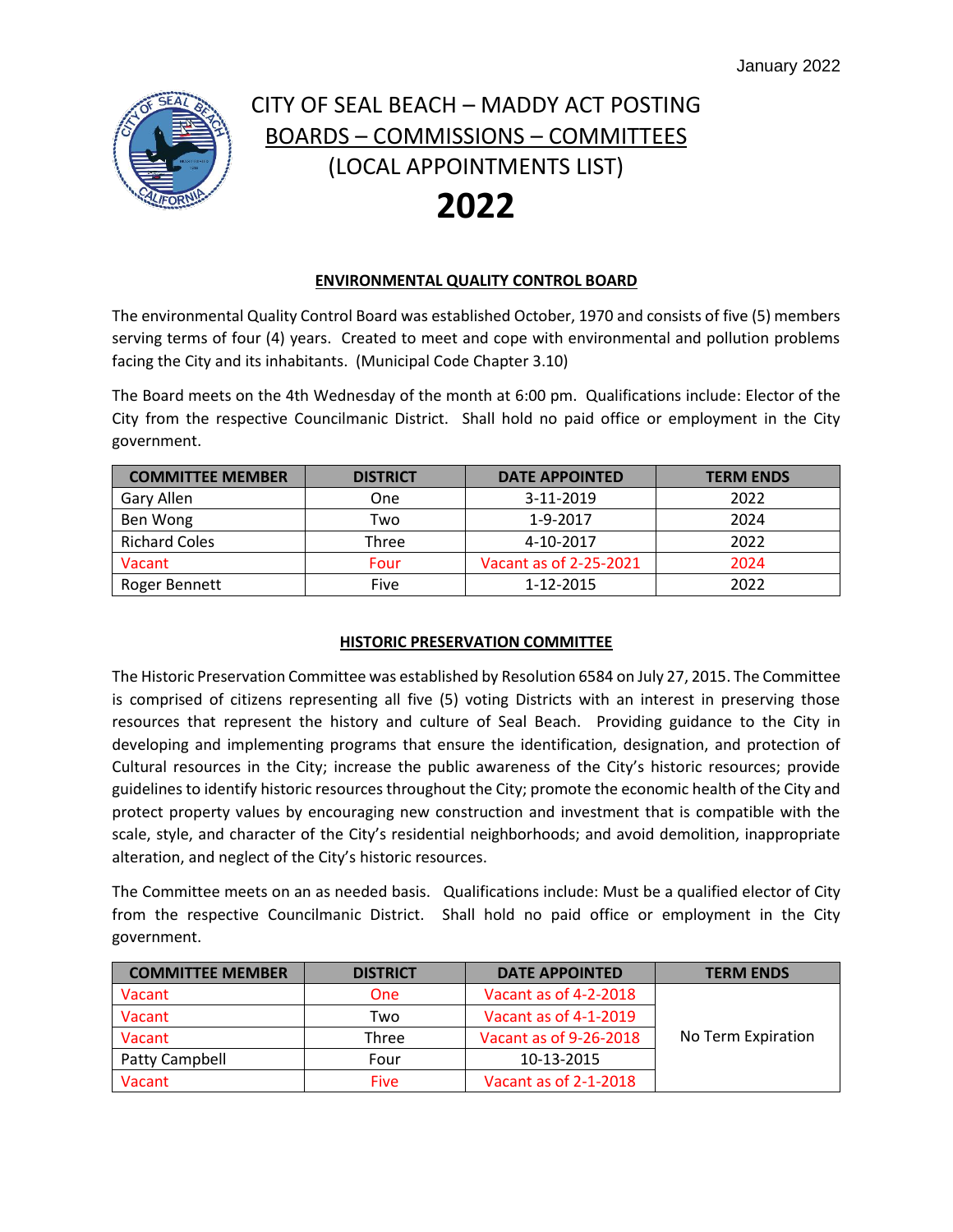

#### **PLANNING COMMISSION**

The Seal Beach Planning Commission was established November, 1949. The appointments to the Commission are for a term of four (4) years. (Municipal Code Chapter 3.10)

The Commission meets on the 1<sup>st</sup> and 3<sup>rd</sup> Monday of the month at 7 pm. Qualifications include: Must be a qualified elector of the City from the respective Councilmanic District. Shall hold no paid office or employment in the City government.

| <b>COMMITTEE MEMBER</b> | <b>DISTRICT</b> | <b>DATE APPOINTED</b> | <b>TERM ENDS</b> |
|-------------------------|-----------------|-----------------------|------------------|
| <b>Steve Miller</b>     | One             | 3-11-2019             | 2022             |
| Dominic (Nick) Massetti | Two             | 01-10-2022            | 2024             |
| Michael Thomas          | Three           | 10-5-2015             | 2022             |
| Patty Campbell          | Four            | 1-12-2015             | 2024             |
| Mariann Klinger         | Five            | 10-5-2015             | 2022             |

### **RECREATION AND PARKS COMMISSION**

The Commission was established in May, 1955 and reactivated in 1970. The appointments to the Commission are for a term of four (4) years. The Commission acts in an advisory capacity to the City Council and Director of Recreation and cooperates with other governmental agencies and civic groups in the advancement of sound parks and recreation planning and programming. (Municipal Code Chapter 3.10)

The Commission meets on the  $4<sup>th</sup>$  Wednesday of each month except July, August, and December at 6:00 pm (if a holiday, the same day of the following week). Qualifications include: Must be a qualified elector of the City from the respective Councilmanic District. Shall hold no paid office or employment in the City government.

| <b>COMMITTEE MEMBER</b>  | <b>DISTRICT</b> | <b>DATE APPOINTED</b> | <b>TERM ENDS</b> |
|--------------------------|-----------------|-----------------------|------------------|
| <b>Brooke Mabe</b>       | One             | 03-11-2019            | 2022             |
| James Dunphy             | Two             | 10-23-2017            | 2024             |
| Tom Payne                | Three           | 5-13-2019             | 2022             |
| Ann Gunvalsen Saks       | Four            | 1-9-2017              | 2024             |
| <b>Christine Bittner</b> | Five            | 1-12-2015             | 2022             |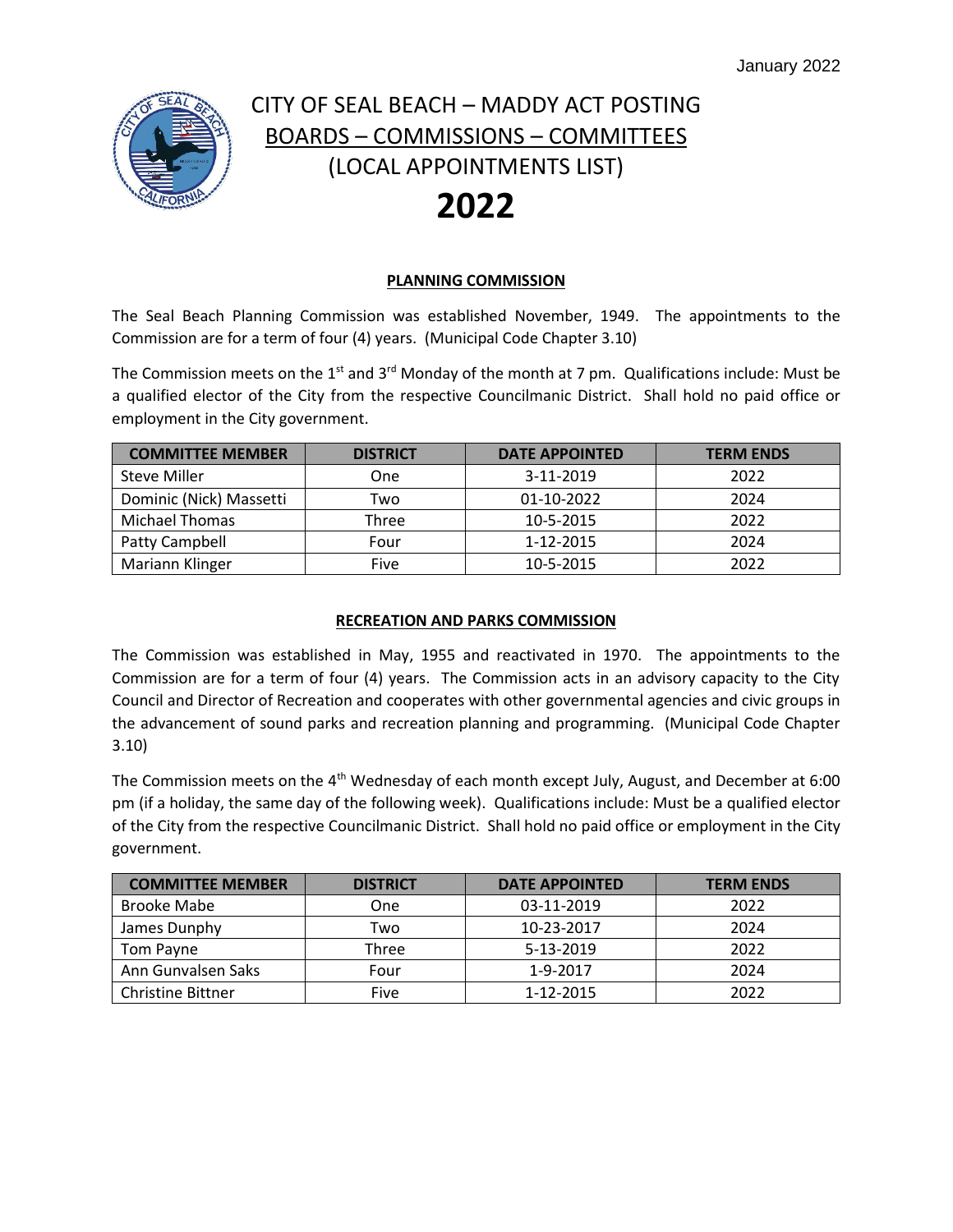

### **SEAL BEACH CABLE COMMUNICATIONS FOUNDATION**

The Seal Beach Cable Communications Foundation, a California Nonprofit Public Benefit Corporation, was created in 1984, organized primarily for the purpose of fostering and promoting civic advancement through activities related to cable communications, community promotion, and other appropriate public services. The Foundation consists of a five (5) member Board of Directors appointed by the City Council for a term of two (2) years.

The Foundation meets on the  $3<sup>rd</sup>$  Wednesday of the month at 7 pm. Qualifications include: Reference Cable Franchise Agreement, Articles of Incorporation and Bylaws.

| <b>COMMITTEE MEMBER</b> | <b>DISTRICT</b> | <b>DATE APPOINTED</b> | <b>TERM ENDS</b> |
|-------------------------|-----------------|-----------------------|------------------|
| Seretta Fielding        | One             | 3-11-2019             | 2022             |
| Jose Osuna              | Two             | 1-12-2015             | 2024             |
| Peter Anninos           | Three           | 1-12-2015             | 2022             |
| Vacant                  | Four            | 2-22-2021             | 2024             |
| Owen Hughes             | Five            | 9-13-2021             | 2022             |